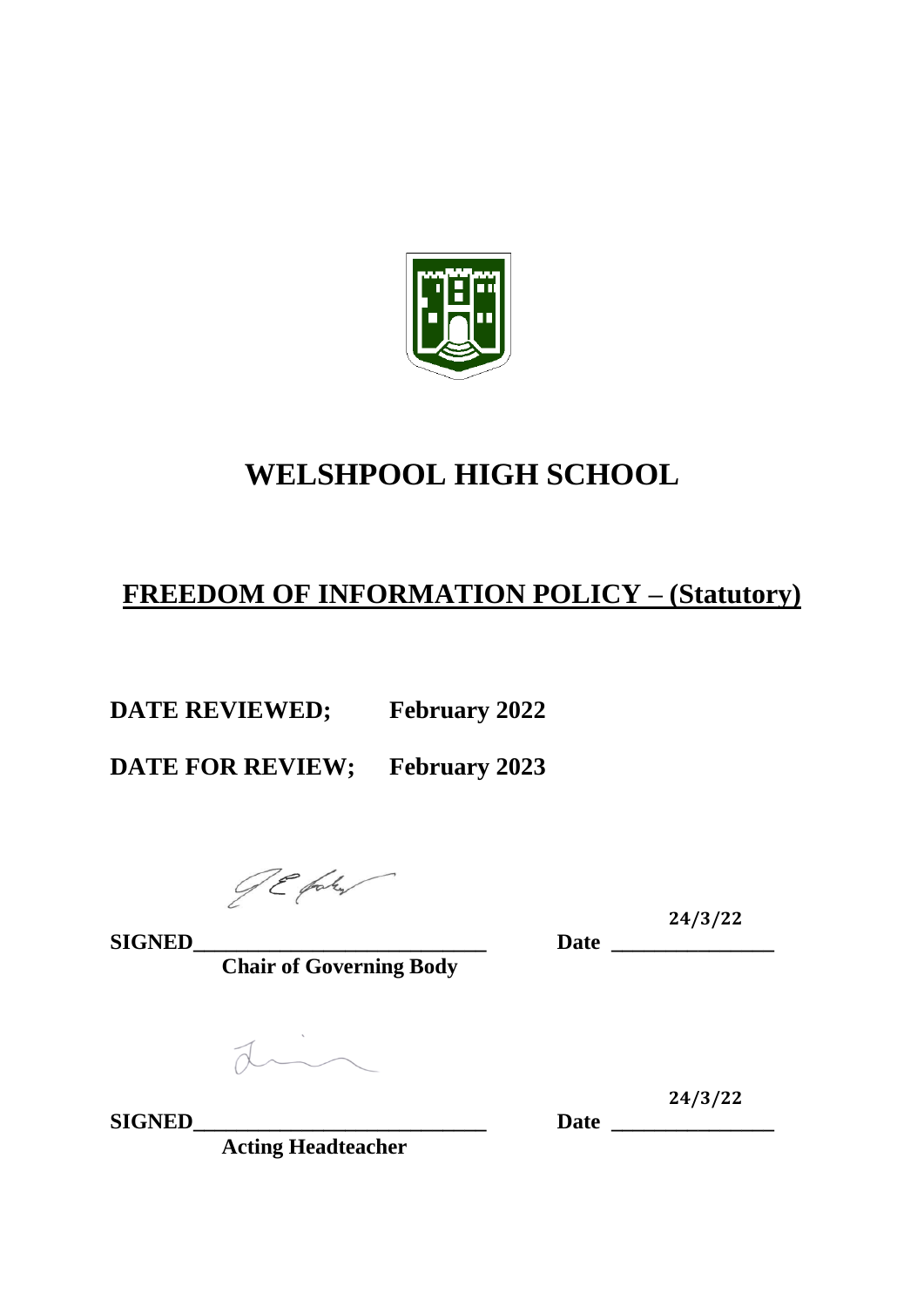# **Welshpool High School Freedom of Information (FoI) Policy**

#### **Background:**

Welshpool High School complies with the **Freedom of Information Act 2000** and as such will implement and regularly review a policy for supplying information to enquirers.

Our policy is outlined below.

#### **General:**

The School and Governing Body are aware that the school has a legal duty to supply certain information to enquirers.

The school will comply with any Freedom of Information guidance issued by the LA. Our policy is that:

- An enquirer will be informed whether the school holds the information or not, and if it does it will supply the information.
- The information will be supplied within 20 working days of the request.
- The information may include personal or non-personal information, but no information relating to named individuals will be released- see **Annex A**.
- Other information that the Headteacher considers to be of a sensitive nature may also be withheld. The Headteacher will consider whether information should be released in the public interest, or if withholding it is greater than the public interest in releasing it.
- The Headteacher will administer the school's process for providing information.
- In so doing the Headteacher will consider the Code of Practice, and any guidance from the local authority.

# **Responsibilities:**

The Headteacher has overall responsibility to the Governing Body for ensuring that the policy is implemented, and that the management process is maintained.

The School's Business Manager is responsible to the Headteacher for the day-to-day management of the policy.

# **The school's process:**

On receipt of a request in writing for information the Headteacher will:

• Decide whether the request is a request under the Data Protection Act, Environmental Information Regulations or Freedom of Information Act.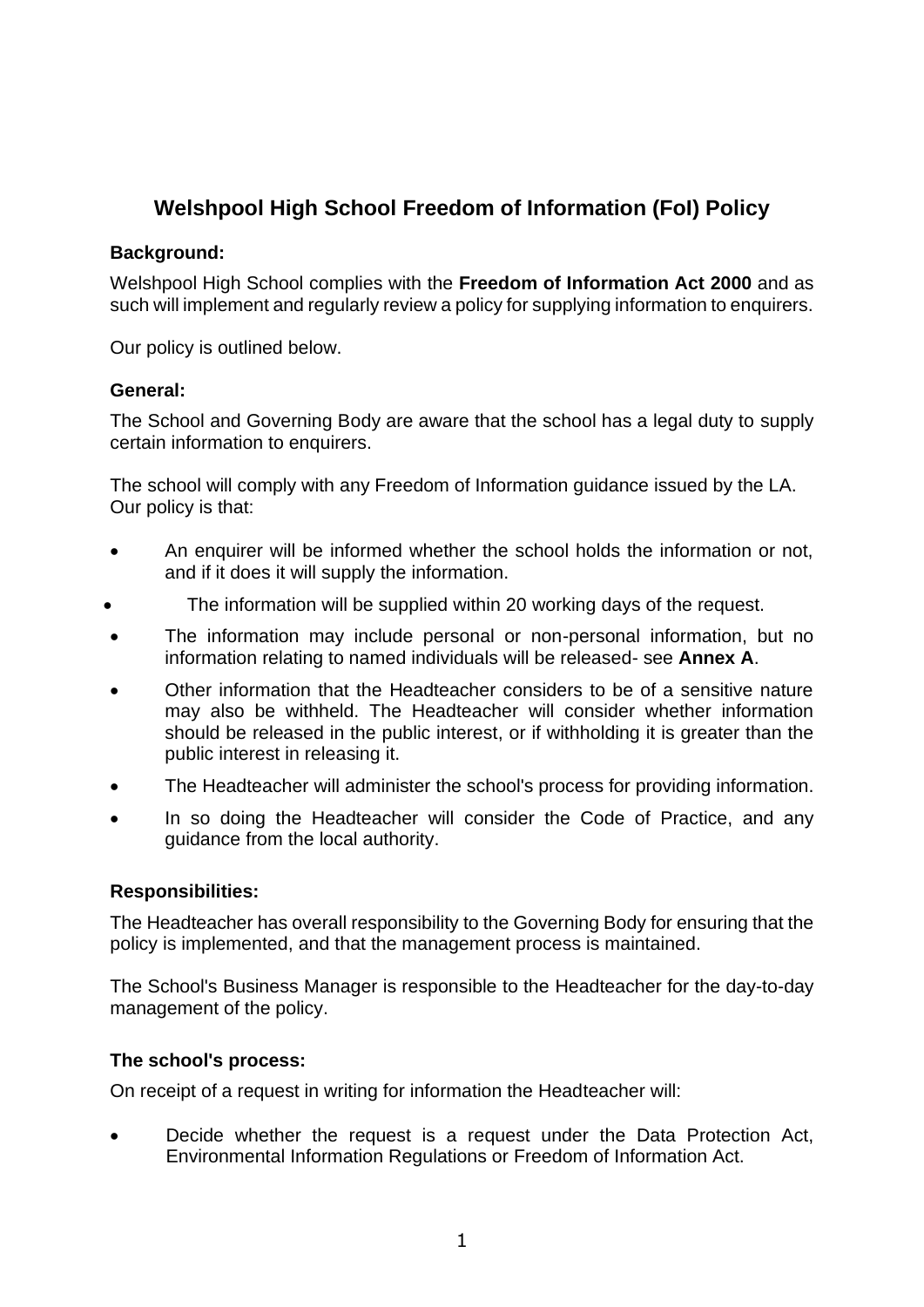- Determine whether the school holds the information or whether the request should be transferred to another body if the information is held by them.
- Provide the information if it has already been made public.
- Inform the enquirer if the information is not held.
- Consider whether a third party's interests might be affected by disclosure and if so consult them.
- Consider whether any exemptions apply and whether they are absolute or qualified.
- Carry out a public interest test to decide if applying the qualified exemption outweighs the public interest in disclosing the information.
- Decide whether the estimated cost of complying with the request will exceed the appropriate limit *(£450 with a maximum of £50 per individual educational record).*
- If a request is made for a document that contains exempt personal information, ensure that the personal information is removed by applying the redaction procedure; *(redaction: completely blanking out and photocopying to ensure personal information cannot be read).*
- Consider whether the request is vexatious or repeated.
- The school recognises its duty to provide advice and assistance to anyone requesting information.

#### **Reasons for not complying with a request:**

The school accepts that according to the legislation there are only four reasons for not complying with a valid request for information under FoI:

- 1. The information is not held.
- *2.* The cost threshold is reached *(£450 or 18 hours work).*
- 3. The request is considered vexatious or repeated.
- 4. One or more of the following exemptions apply.

The school also recognises that the exemptions provided by the FOIA are:

- a) Information accessible by other means.
- b) Personal information: a request for personal information is covered by the Data Protection Act (DPA) 1998 & General Data Protection Regulation (GDPR) 2018. Individuals may continue to make a "subject access request" under the DPA – these are where the enquirer asks to see what personal information the school holds about themselves.
- c) Environmental information, where information is covered by the Environmental Information Regulations 2004.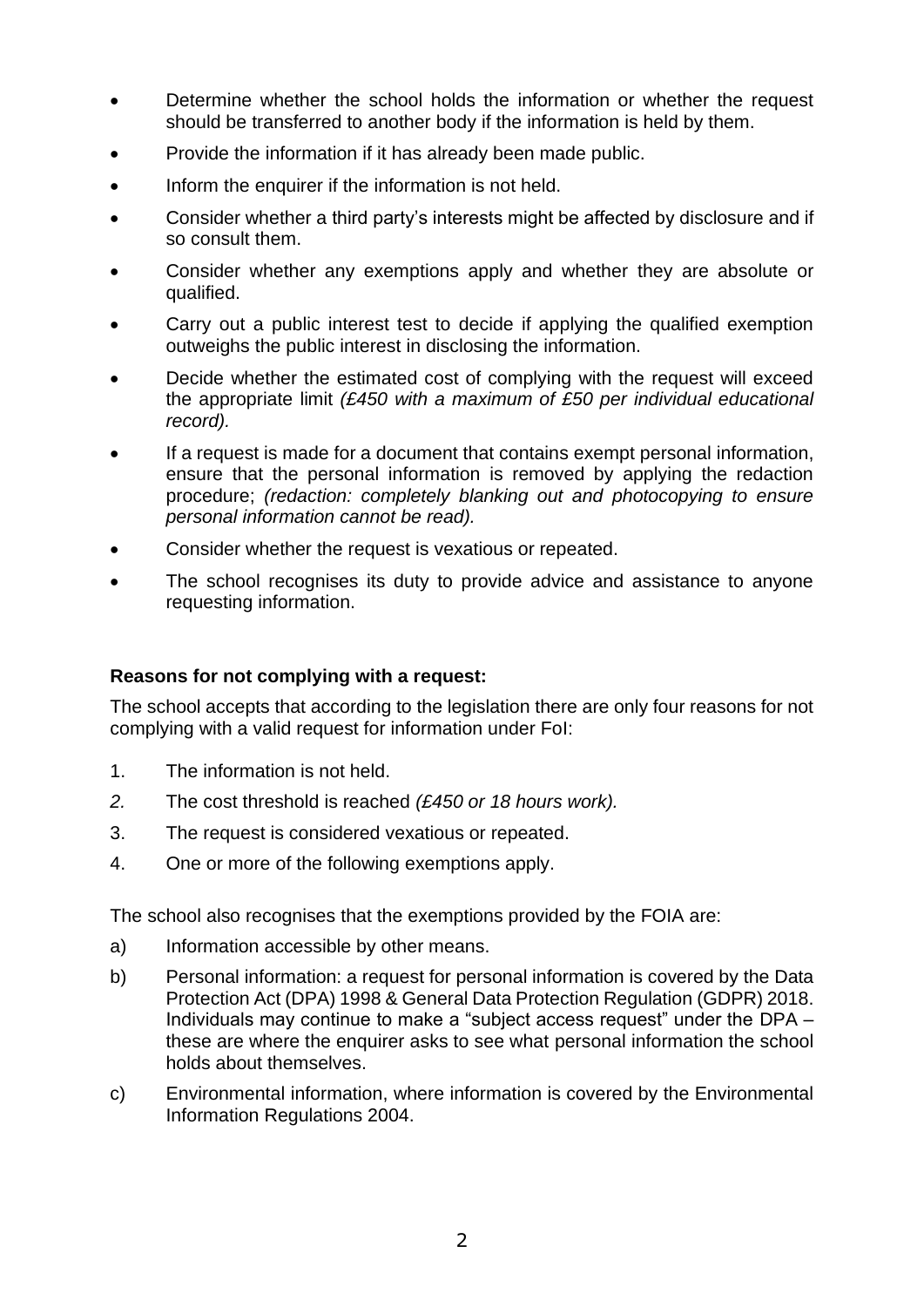# **Complaints:**

Expressions of dissatisfaction will be handled through the Complaints Procedure.

# **Information to be provided:**

The Governors have decided that:

- 1. All published information by the school will be made available.
- 2. All unpublished information (including any advice or memoranda) will be made available on request, except where:
	- a. The names of individual people can be identified in the documents.
	- b. The Headteacher considers that the document(s) contain sensitive material in the meaning of the Act and as explained in the Code of Practice.
	- c. Where the school intends to publish it in due course.

#### **Advertising the service:**

The school will mention its policy on Freedom of Information in the Staff Handbook, School Prospectus and Website.

# **Charging:**

The Governors have resolved that generally a charge will not be levied for our Freedom of Information service. *However, they reserve the right where it is considered necessary to levy a charge in accordance with FoI Act regulations. If a charge is to be made, they will give written notice to the person, before supplying the information requested. The charge has been fixed for Education Records at a maximum of £50. A maximum hourly rate is chargeable at £25 per hour).*

# **Training:**

Staff involved in complying with FoI requests will be made fully aware of this policy.

#### **Monitoring and review:**

The Headteacher will monitor the policy in liaison with the Business Manager and will report any required changes to the Governing Body Policy and Policy, Curriculum and Performance Committee for their approval. The policy will also be reviewed within the reviewing cycle for school policies. The Headteacher will provide information about enquiries to the Governing Body should this be deemed appropriate.